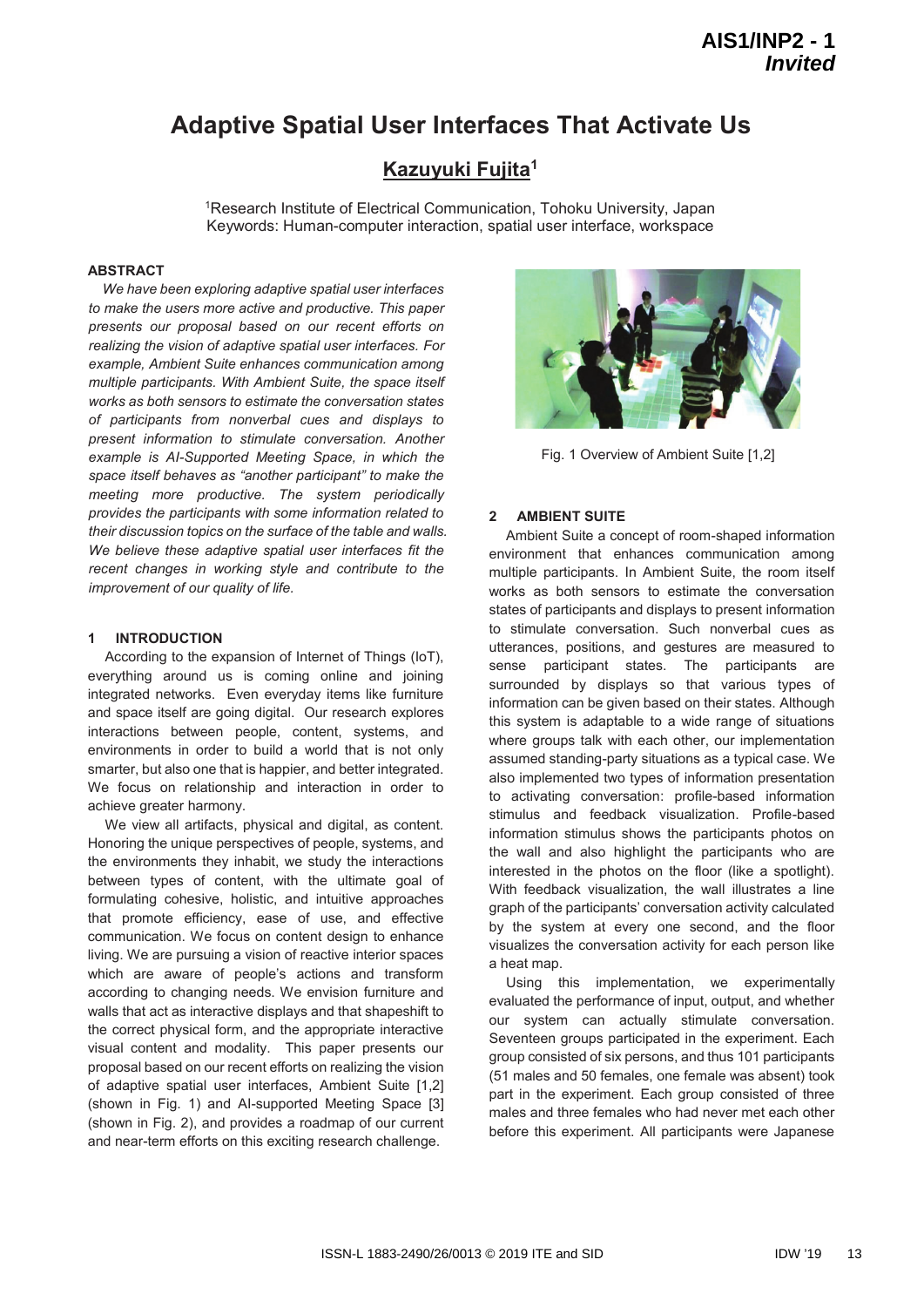graduate or undergraduate students whose ages ranged from 18 to 24 (average was 21.7). They had 12-minute conversation sets for each with / without information presentation condition. During the experiment, they were allowed to talk freely and talk about the displayed information to become friendly with each other. After every 12-minute conversation set, they filled out questionnaires about their conversation and the gave us subjective comments.

Regarding the question of questionnaire "I felt shared interests when talking with each other (8-point Likert scale)", the average score with information presentation, 6.07, was significantly higher than that of without information 5.61 (t(16)=3.17,  $p$ <.01). Similarly, as for the question "I felt that the atmosphere of the conversation space was active (5-point Likert scale)", the score with information was 3.92, which was significantly higher than that of without information  $3.60$  (t(16)=4.42, p<.01). In contrast, the score of the question "I felt that someone was leading the conversation" with information, 3.19, was significantly lower than that of without informationpresentation, 3.41 (t(16)=3.03, p<.01). The results showed that our system adequately encouraged participant conversations and share their interest with each other.

#### **3 AI-SUPPORTED MEETING SPACE**

AI-Supported Meeting Space itself behaves as *another participant* so as to make the meeting more productive. The system periodically provides the participants with some information relevant to their discussion topics on the surface of the table and walls. More specifically, the system first acquires utterances of each participant from microphones, recognizes the speech, and extracts keywords from the speech texts using such morphological analysis. Then the system searches and retrieves specific information using one of the extracted keywords as a query (the search resource is chosen by the system according to the situation of discussion). After that, the system presents the participants the retrieved information on their environment. Based on how the information activated the conversation or not, rewards are given to the system. We chose the walls in front of and behind the participants as surfaces to present such retrieved information. We implemented a proof-of-concept prototype in an actual meeting space (size:  $4.00 \times 3.45$  *m*) in our office. Two short focus projectors (Ricoh PJ-WX4141NI) projected both sides of the existing 46-inch monitor. Each projected area was  $2.56 \times 0.80$  *m* (approximately 106 inches). As information resource for retrieving, we employed the three categories: news (Bing Search), images (Bing Image Search), and difinitions (Wikipedia). The system picked up one of the retrieval results and based on the participants' topic and displayed it for 30 seconds.

We assessed our information representation method from walls through a user study. Twelve participants (9



Fig. 2 Overview of AI-supported Meeting Space [3]

males, average age was 39.3) took part in our assessment and we divided them into three groups. Each group (consisting of four people) were instructed to discuss the topic given by us for 30 minutes, and generate valuable ideas as much as possible. We showed the agenda of the topic on the existing 46-inch monitor, and also presented the relevant information (retrieved in advance for the assessment) on the wall at the both sides of the monitor. The participants were allowed to refer to information presented on the wall if necessary.

From the post-task questionnaire of the assessment, we found that most participants did not regularly use the presented information, but they needed it especially when the conversation temporarily stopped. From the interview, it is also revealed that they preferred imagebased information more to character-based one, because they rarely looked at the information on the wall carefully and the image-based information was easy to recognize. In addition, several participants commented that the wall information should be located within the participants' sight because they could have kept gazing at each other while referring to the information. These results indicate that it would be better for the system to keep the participants focusing on their conversation without disturbing them while presenting the information.

#### **4 CONCLUSION**

We presented our research proposal of adaptive spatial user interfaces based on the several examples of our recent efforts. Ambient Suite adequately demonstrated the potential to activate a multi-person conversation using whole room. AI-Supported Meeting Space demonstrated the potential of activating a meeting with retrieved information on their nearby walls. Some of our short-term efforts are now dedicated to implementing an even richer set of our spatial user interfaces. In the future we plan to explore more possibilities of adaptive spatial user interface including even physical shapeshifting that responds to explicit and implicit controls and change their physical layouts to match particular activities.